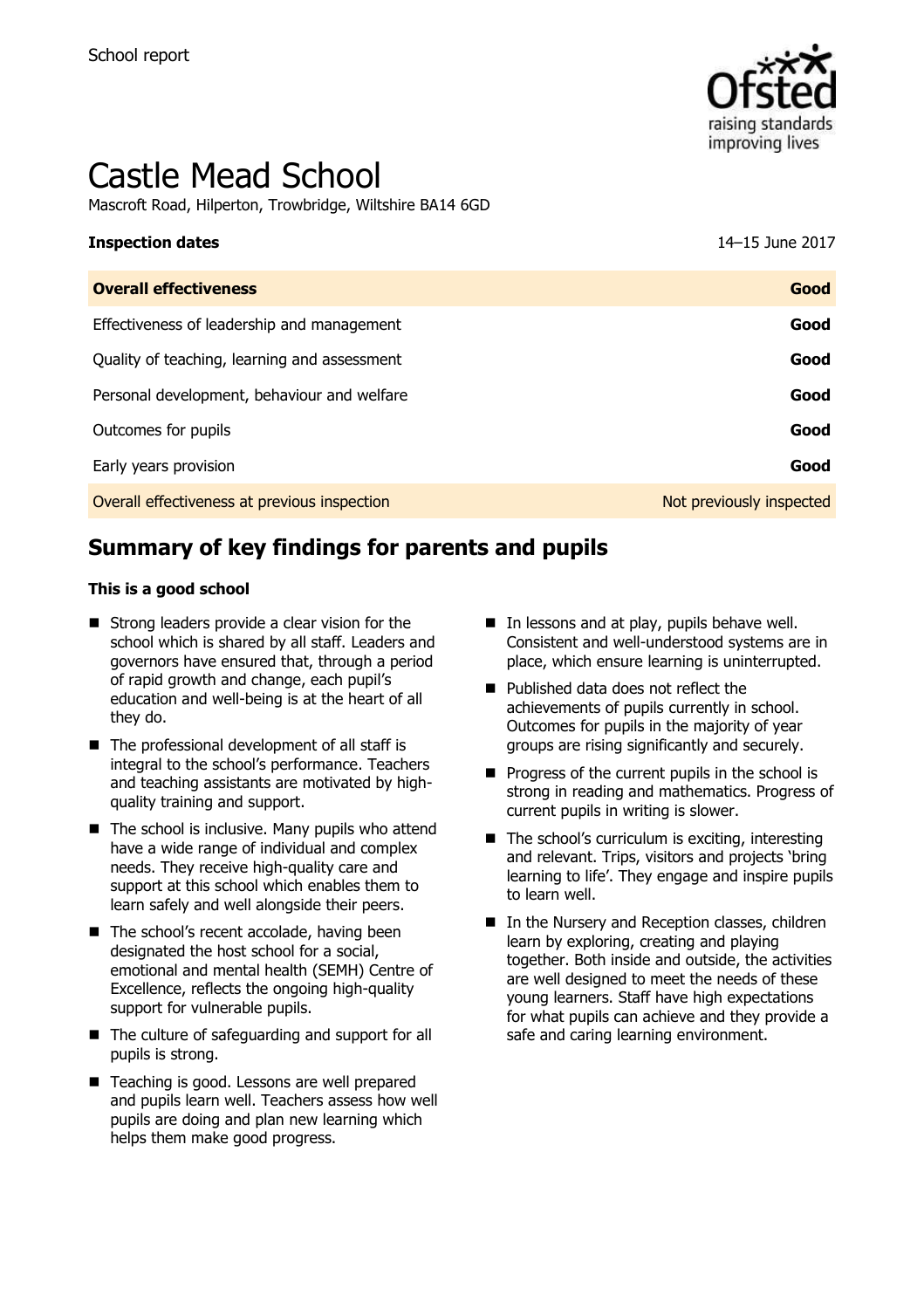

# **Full report**

#### **What does the school need to do to improve further?**

- **IMPROVE the teaching of writing throughout the school by providing training and** guidance for staff which
	- secures teachers' better understanding of what writing at the highest standards, for each year group, looks like
	- ensures that lessons and units of work give pupils opportunities to improve on their writing skills and build on them securely and rapidly.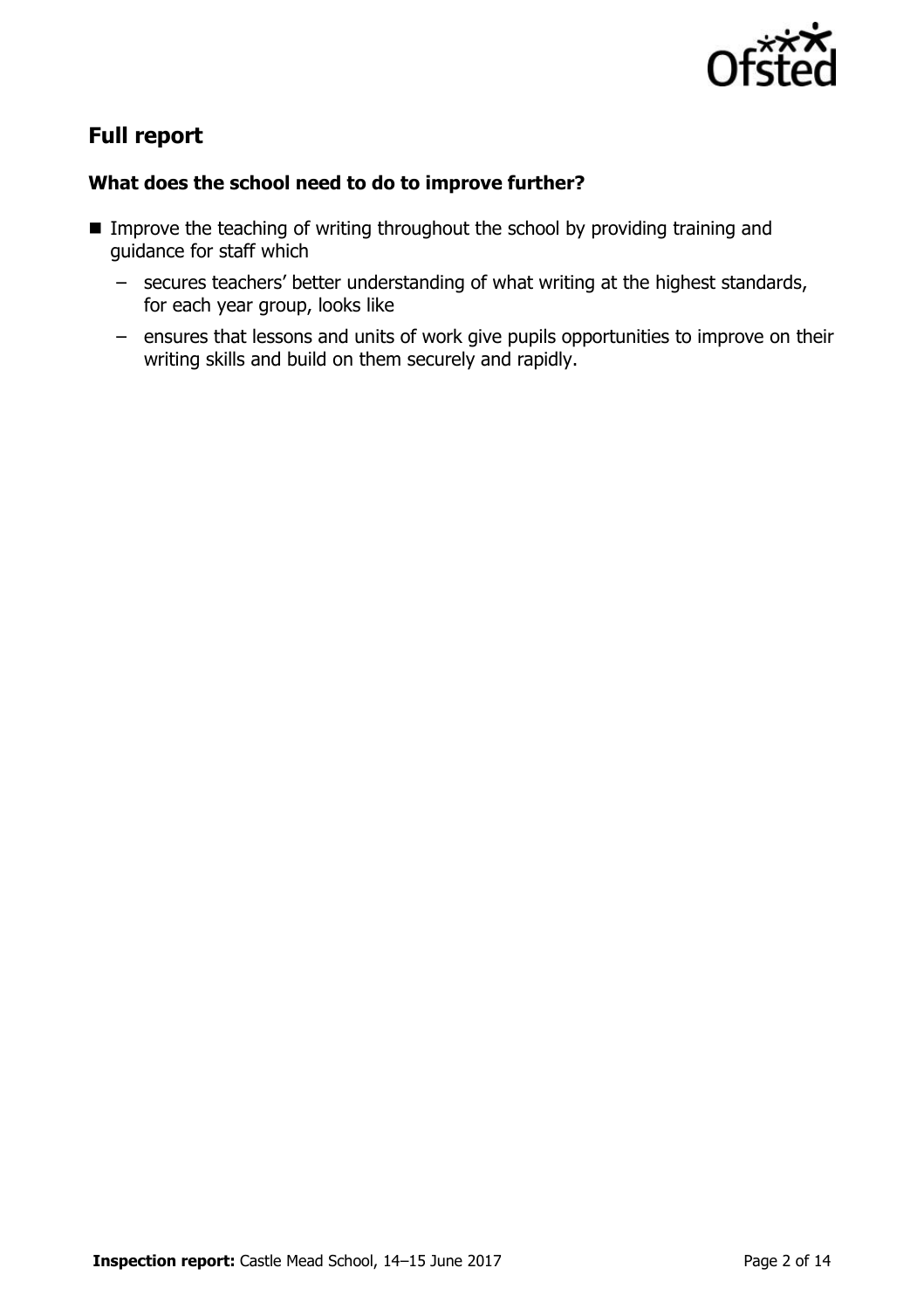

# **Inspection judgements**

#### **Effectiveness of leadership and management Good**

- Leadership is a strength of the school. The head of school works closely with the executive head of The Mead Academy Trust. Together, they have a clear vision and are committed to inclusion and serving the community. This is shared by staff and supported by governors.
- The rapid expansion of the school has resulted in a unique and challenging set of circumstances. Pupils have been welcomed from a wide range of previous schools and settings. In some instances, pupils have come with additional challenges and some have special educational needs and/or disabilities. Some pupils have arrived at Castle Mead with skills and abilities well below those expected for their age. Leaders have warmly welcomed all pupils and immediately put the right support in place for them.
- Middle leaders, such as the special educational needs coordinator (SENCo) and leaders of mathematics and English, contribute significantly to school improvement. They actively support the professional development of staff through training and coaching.
- A strength of the school is leaders' determination to review rigorously any new approaches to teaching, or new schemes that have been purchased. This means that the school budget is used effectively and teachers are supported well in the development of their skills.
- The school's own evaluation is accurate. It forms the starting point for an effective school development plan which leaders, including governors, manage carefully and review regularly.
- A local authority adviser supports the school. The impact of her work contributes to the strength of the leadership team, who use this support to provide additional opportunities to reflect on and evaluate the work they do.
- The curriculum is very well planned to ensure that pupils learn a broad range of skills and develop a good understanding of the wider world, technology and science. Pupils' engagement is sharpened because they understand the purpose of their learning. For example, mathematics skills are applied to topics such as growing plants and designing catapults.
- Leaders ensure that the curriculum is enhanced by trips and visits. These are very much enjoyed by pupils; a trip to Longleat, they say, 'helps us learn about animals and habitats'.
- **Pupils develop a good understanding of different cultures through their learning in** religious education, history, geography and art. One of the school's values is equality. Leaders have designed the school building and its curriculum to help all pupils understand how to be respectful and tolerant in a diverse society.
- **Pupils are well prepared for their future lives. They are given opportunities to develop** an understanding of British values, such as democracy. For example, pupils recently organised their own election day, with manifestos and voting booths.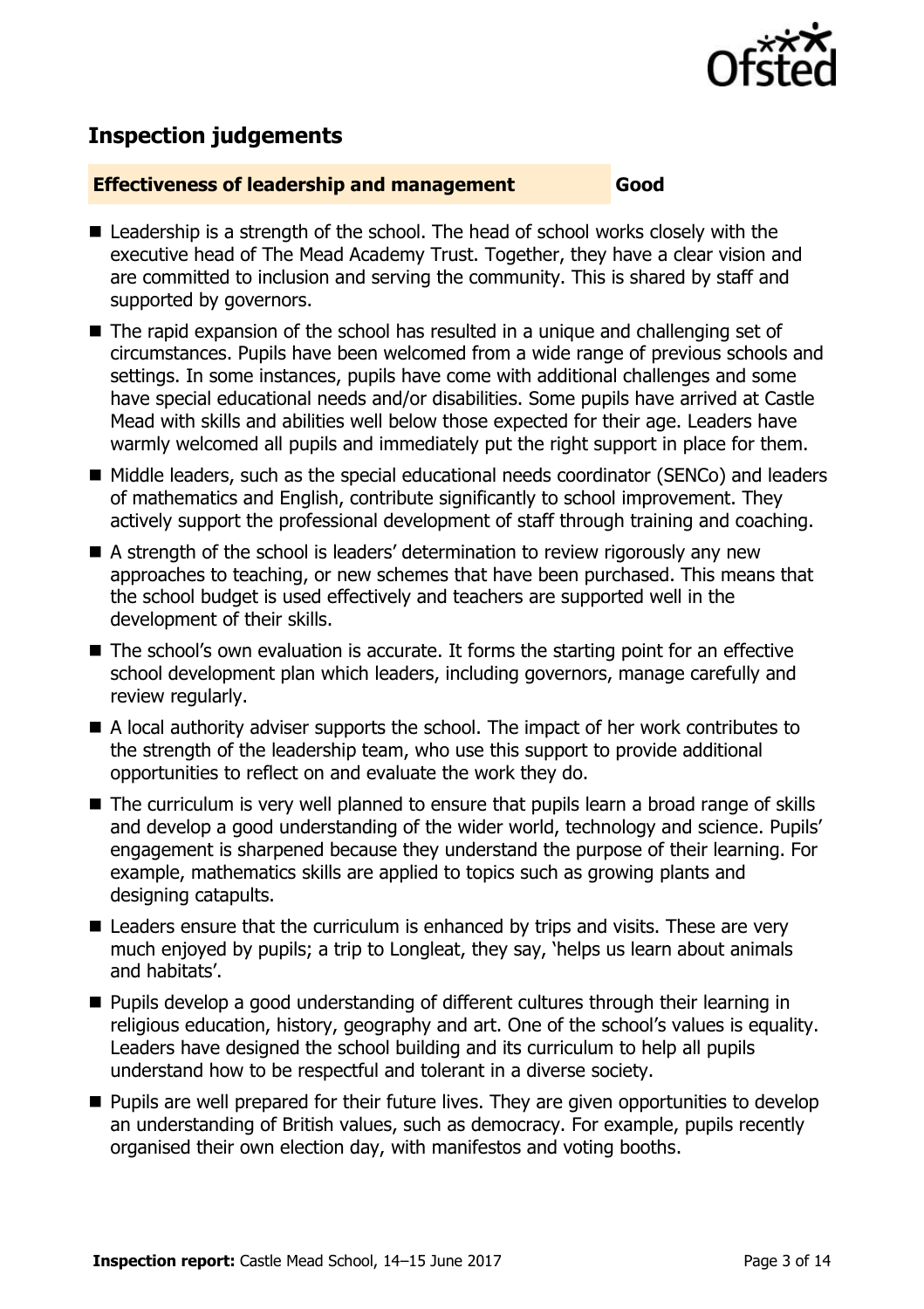

- **Pupils in this school have 'a voice' and they confidently express views and opinions.** They are listened to by staff, and they listen to each other. Through the school council, pupils understand that their actions can make a difference. For example, the school council organised a project to help tidy the classroom environment. The Youth Parliament ensured that visits were made by the school to a local old people's home.
- The school is at the heart of the local community. Family groups are held in the school hall and the school's parent support adviser (PSA) meets regularly to support parents with home or school issues. Parents value these 'coffee mornings with a difference'.
- Staff are extremely well supported in their professional development. They benefit from a close relationship with the nearby teaching school. Staff are encouraged to try new ideas and follow their career aspirations. As a result, staff are highly motivated and their teaching skills continue to improve. Increasingly, Castle Mead staff are being asked to support other staff in other schools.
- The school provides regular communication to parents via newsletters, termly reports on progress, through social media and an informative school website. As a result, the majority of parents are happy with the school and the information it provides.
- Leaders carefully scrutinise the impact of the pupil premium funding (the additional money to support the learning of disadvantaged pupils) and the additional funding for pupils who have special educational needs and/or disabilities (SEND). Owing to the careful review of projects and support programmes, this funding has a positive effect on outcomes for disadvantaged pupils and pupils who have SEND. Many pupils in both of these groups have made accelerated progress.
- Sport premium funding has been spent wisely. For example, the new play equipment purchased with this money has ensured that all pupils are active at lunchtime.

#### **Governance of the school**

- The governance of the school is good. The governors hold the school to account well. At regular meetings, they discuss key issues that arise from their monitoring visits, or from the analysis of assessment information.
- The governors have a clear and accurate understanding of the school's strengths and areas for development. They are ambitious for the school. They support the leaders' commitment to inclusion and their desire to serve the community well.
- Governors are ambitious for the school and they work hard. They visit the school often and provide challenge and support through asking teachers questions about what they have seen.
- The governors are involved in tracking the progress of the school's development plan. Governors' close scrutiny of the school's work is a feature of all meetings, which ensures they understand the progress the school is making. This work is supported well through reports from the headteacher.
- The school's finances are managed carefully. Funding for pupils who have special educational needs and/or disabilities is spent appropriately and good support is given to these pupils. Pupil premium funding is also spent wisely and is making a positive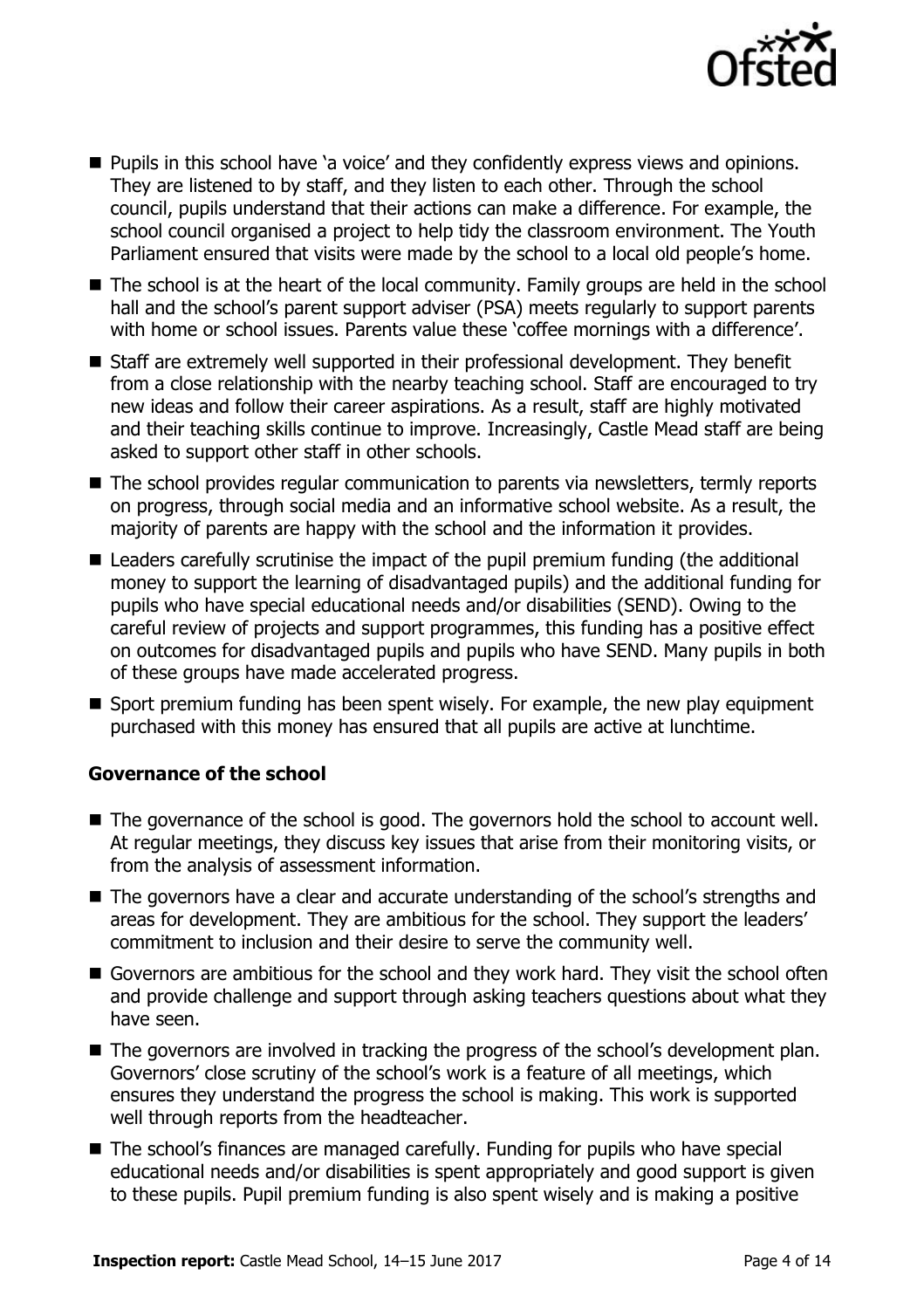

difference. Governors review this spending, alongside school leaders, and publish a comprehensive report. Governors ensure that the additional sport premium funding is spent to enable pupils to attend a range of sporting clubs and events, as well as improve the quality of teaching in physical education (PE) lessons.

### **Safeguarding**

- $\blacksquare$  The arrangements for safeguarding are effective.
- All staff are aware of their responsibilities around keeping pupils safe in school.
- Leaders, including governors, are regularly trained to a high level. Regular information and further training ensures that all staff are up to date with current safeguarding requirements. No member of staff begins work at Castle Mead without having undertaken safeguarding training.
- Concerns are reported immediately, and appropriate and timely action is put in place. Leaders liaise with other agencies, such as children's social care, when necessary and they follow up concerns if they feel this is needed. Good and regular communication with parents contributes to pupils' safety and well-being.
- Risk assessments have been undertaken to ensure that the current building work is safely managed. Pupils say they feel safe in school.
- Leaders follow a clear protocol for employing staff. References and employment history for new members of staff are thoroughly checked before they take up their posts.
- Governors and leaders complete the local authority's annual safeguarding audit. Governors regularly monitor the school's systems and safeguarding is always discussed at their meetings.

#### **Quality of teaching, learning and assessment Good**

- Teachers plan effective and interesting lessons and topics that engage the pupils and spark their interest. This means that pupils enjoy their learning and make good progress.
- Teachers seek opportunities to make links between learning. For example, design and technology and science lessons often include opportunities for pupils to use their mathematics skills. This makes learning purposeful and pupils' understanding and interest develop well as a result.
- Teachers have strong subject knowledge. In lessons, this means explanations about new learning are clear and help to promote good skills and understanding. Teachers use questioning skilfully. For example, in a Year 4 mathematics lesson, pupils were asked a range of carefully chosen questions to develop their understanding of the many different ways a set of shapes can be sorted.
- The staff provide useful feedback to pupils to help them develop their understanding. The school's system for marking in books is used consistently across the school and is well understood by pupils. Pupils understand the benefits of feedback. They say that, even when a pupil makes a mistake, 'green spots (the school's system) are good, because they mean you have to learn something!'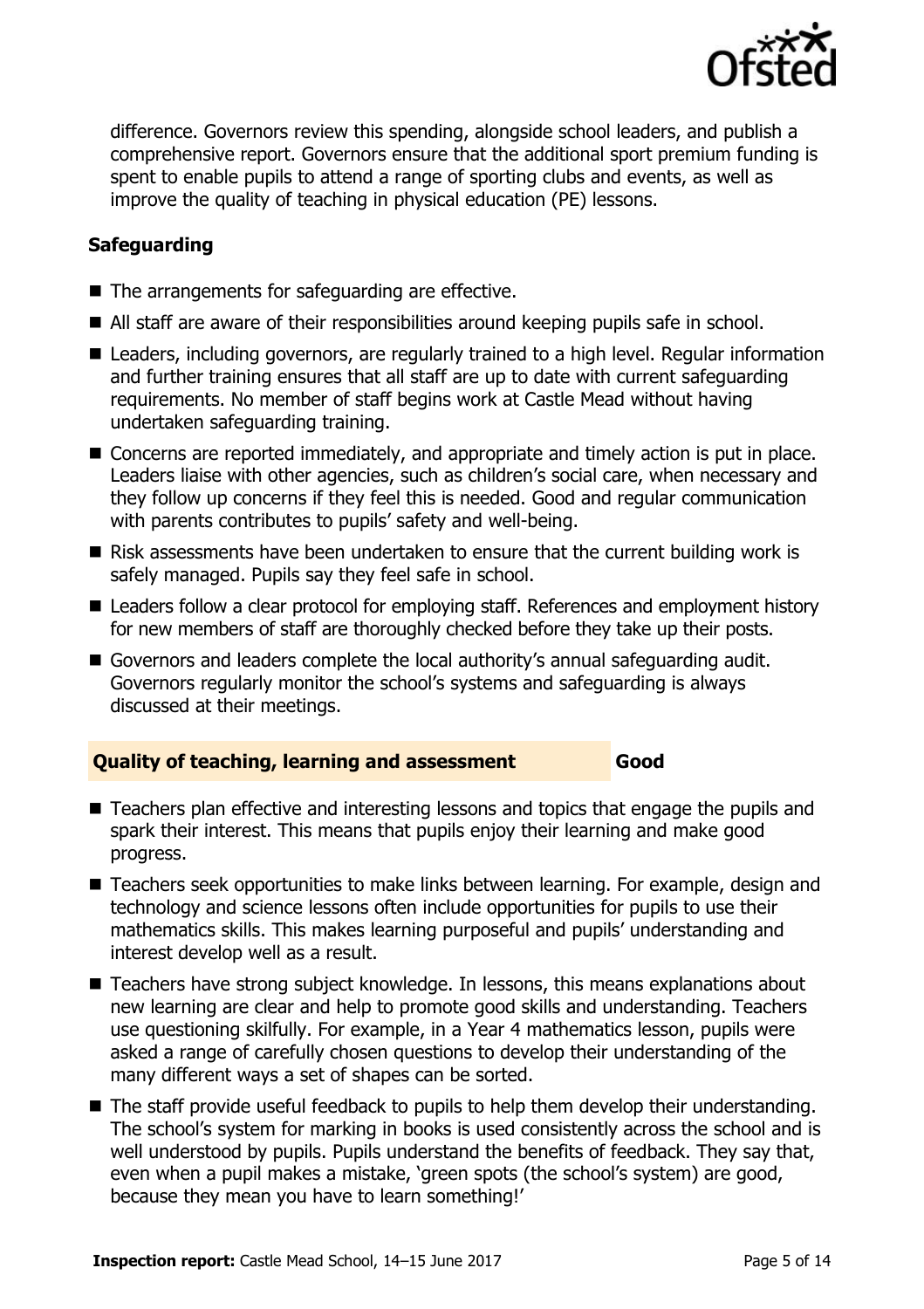

- **Pupils who have not understood work are given additional guidance and support at** the earliest opportunity. This approach is a key feature of the school and one that is having a positive impact on pupils' learning. Pupils are also given time to reflect on their learning. This is particularly effective in mathematics, where they are encouraged to think about what they have learned. As well as reflecting on new skills and understanding, pupils are also encouraged to think about why they have learned this topic. For example, in learning about measures, pupils reflect on why learning about mass is helpful in daily life.
- Teaching assistants play a valuable role in supporting pupils. They contribute to pupils' learning, well-being and personal development. They provide essential support for pupils with significant additional needs, which enables these pupils to feel included in the class. In addition, teaching assistants support the learning and behaviour of all pupils. At its best, this is done unobtrusively, which allows learning and teaching to flow smoothly.
- **E** Lessons provide opportunities for pupils to 'tussle' with tricky questions in mathematics. As a result, pupils are now more confident to solve problems and explain how they came to an answer. Pupils' understanding in mathematics is supported well with mathematical apparatus and equipment. Displays in the classroom are used by pupils to help them remember key number facts and methods of calculation.
- Grammar, punctuation and spelling are taught systematically and reinforced through many writing opportunities. As a result, standards through key stage 2 are improving.
- Reading is taught well; pupils enjoy reading and make good progress. They apply their reading skills to other areas of the curriculum. For example, children learn about Scott of the Antarctic by analysing reports written about his expedition.
- **Pupils' skills in phonics are developed at a good pace and they are making good** progress. Young pupils are already reading complex digraphs, such as 'ew' in the word 'chew'. By the end of Year 2, pupils can apply their phonics understanding to read and spell complex words such as 'afterwards' and 'exactly'.
- $\blacksquare$  There is not enough opportunity, particularly in key stage 1, for the most able pupils to practise and extend more complex writing skills. Progress is also slower when teachers do not give pupils enough time to build on what they have learned in a previous writing lesson.
- Regular and robust assessments contribute to the teachers' and leaders' accurate understanding of progress. Assessment information is used regularly to plan pupils' next steps in learning. This means that pupils in danger of falling behind are quickly given additional support. It also means that many pupils have quickly progressed from low starting points to be achieving well alongside their peers.
- **Pupils are well prepared for the next stages in their learning. They learn the skills** needed, and they develop good approaches to learning. For example, the children in the early years have a good set of phonics skills, and behave very well in lessons. These children are ready for Year 1.
- Pupils throughout the school complete homework regularly. It reinforces understanding from lessons in school and gives pupils a chance to practise basic skills such as spelling and number facts.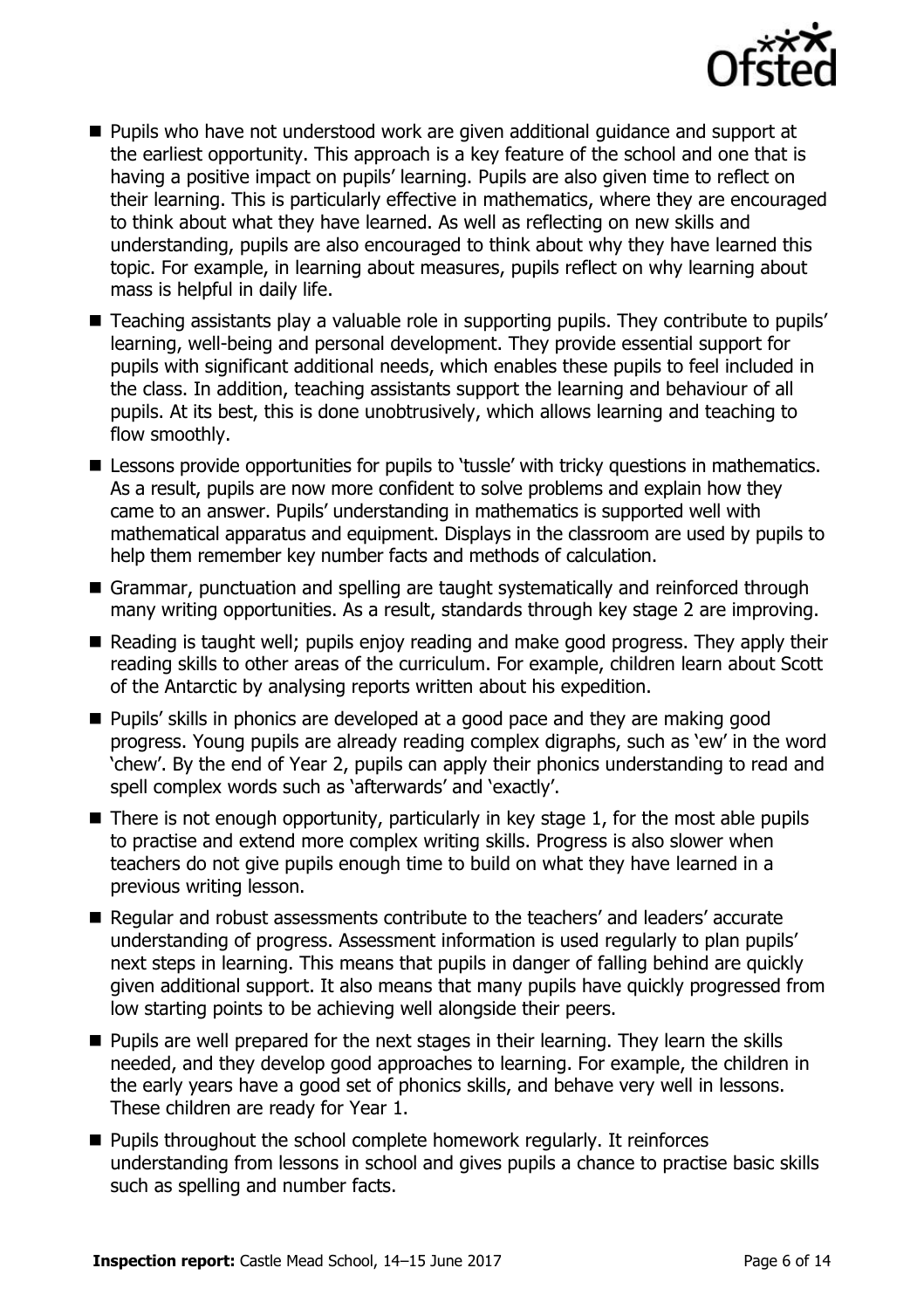

#### **Personal development, behaviour and welfare Good**

#### **Personal development and welfare**

- The school's work to promote pupils' personal development and welfare is good.
- An ethos of vigilance and care means that pupils' safety and well-being is a constant priority and focus for all staff. As a result, pupils feel safe and are happy to come to school.
- **Pupils have the right information to keep themselves safe, including how to keep safe** online. They say that every lesson on computers begins with a reminder about esafety.
- $\blacksquare$  Pupils know that the staff are trusted adults who would help them if they had any worries or concerns. Many pupils, especially those with social, emotional or mental health issues, are given considerable additional support and care, which has made a positive difference to their confidence and well-being.
- **Pupils understand how to maintain a healthy lifestyle. Lunchtimes have a lively focus** on eating healthily and there are opportunities for pupils to try new food. Physical education is taught by well-trained staff and after-school clubs are well attended.
- **Pupils have a good understanding of British values including democracy and respect.** These are supported by 'FREDICE' – an acronym for the school values which all pupils know well. As a result, they understand what it is to be a good and responsible citizen. Racist incidents have rapidly reduced and are now extremely rare due to high-quality teaching in this area and a highly inclusive ethos.
- Many pupils are confident, particularly the pupils who have been at Castle Mead School for a long time. They lead assemblies and speak confidently in lessons. The school council makes a significant difference – members lead the school in a range of projects, including supporting local and worldwide charities such as Wiltshire Air Ambulance and Children in Need.
- Pupils' welfare is at the heart of school leaders' work. Pupils' personal development and well-being are supported effectively through alternative provision, such as the nearby equine centre and forest school.

#### **Behaviour**

- $\blacksquare$  The behaviour of pupils is good for great majority of the time. Around the school, pupils are respectful and show good manners to staff and each other. Good behaviour in lessons means that learning progresses smoothly and without interruption. Pupils say the new behaviour system is effective; they like it and say it has made a positive difference.
- Assemblies are a time when respect and good listening skills are reinforced. As a result, pupils are able to learn key messages such as the importance of cooperation.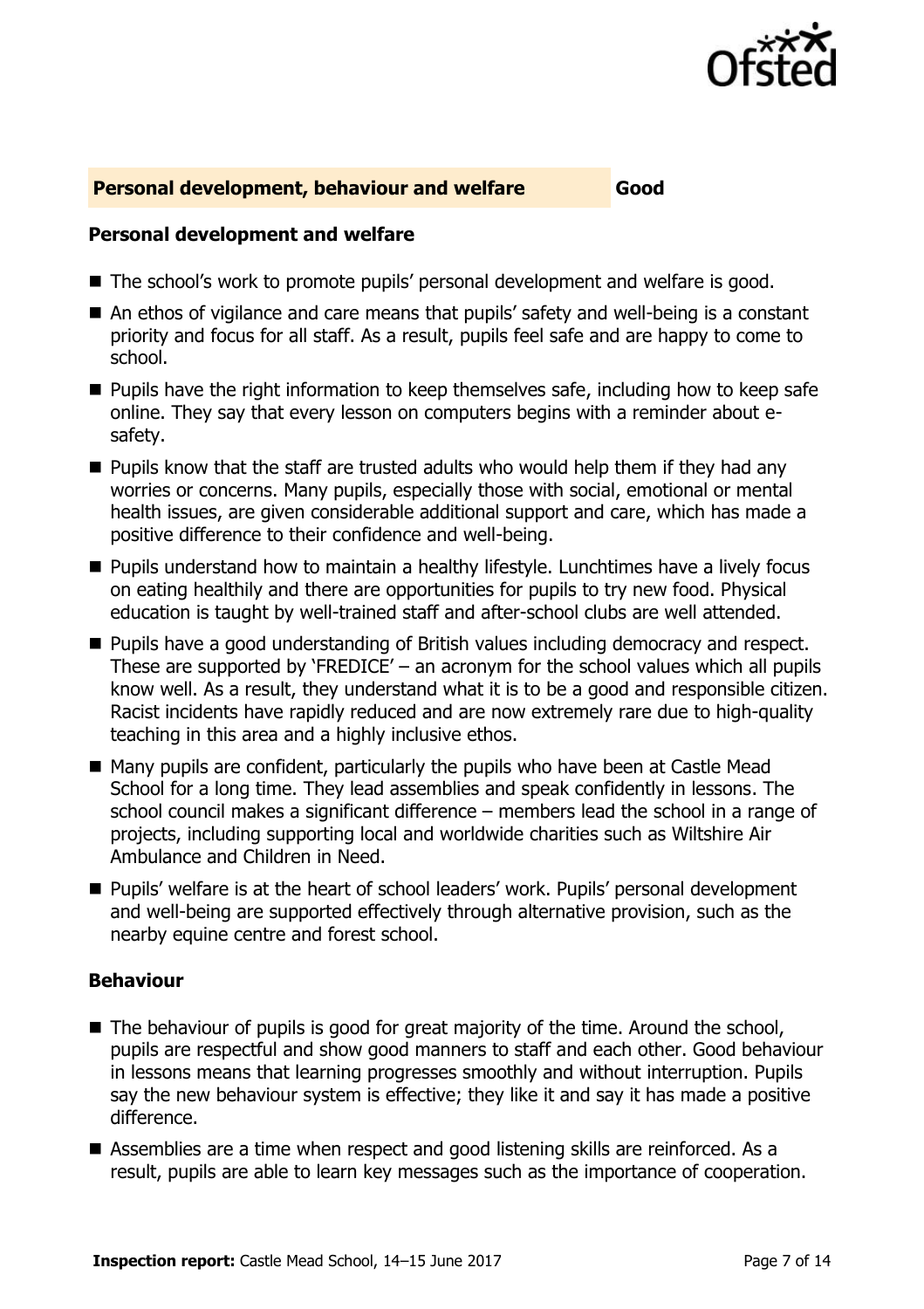

- There are very few incidents of bullying. Pupils are very clear about what this is and have created a booklet for their parents. The school deals with bullying promptly and effectively, involving both pupils and their parents.
- Attendance is improving. A large proportion of pupils have additional educational needs that mean they attend part time for a given period. This means that attendance figures, although much better than last year, are still below national averages. The school works tirelessly with parents to ensure that pupils are in school as often as possible. This has made a considerable difference in many cases and attendance has improved as a result.

#### **Outcomes for pupils Good**

- The progress and achievement of current pupils is strong in most year groups and in most subjects across the school.
- $\blacksquare$  The rapid growth in the number of pupils attending this school means that many pupils are new. Where pupils have been at the school for at least two years, their progress has been particularly good.
- The published data for key stage 2 in recent years has been below national expectations. Pupils at the end of key stage 2 did not meet expected standards in reading, writing and mathematics in 2016 and they did not meet the government's floor standards for these three subjects combined. The particular needs of pupils in these small cohorts of pupils have meant that, despite making good progress while they have been at this school, pupils have not achieved the expected standards. However, there is secure and robust evidence, based on assessments validated by the inspection team, that an increasing proportion of pupils in Years 3, 4 and 5 are on track to achieve at least expected standards by the end of key stage 2.
- $\blacksquare$  In key stage 2, progress in reading and mathematics is rapid. Pupils are able to explain how they answer complex problems in mathematics. Outcomes in writing are steadily improving in key stage 2, but not as rapidly as mathematics and reading. Progress is at its strongest when specific support is given by the literacy leader.
- The most able pupils in key stage 2 are achieving well from their starting points, particularly in reading and mathematics. Most-able pupils do well in some classes, but not all, in developing more complex writing skills. In Year 6, the most able pupils are able to write using engaging ideas and techniques, such as personification, to interest the reader. For example, one pupil wrote, 'The river spiralled into a continuous long chocolatey circle which seemed to suck Augusta in.' More and more pupils are working at higher standards.
- Current assessment information shows that pupils' progress and attainment in grammar and spelling across the school have improved since the beginning of the year. Pupils' skills in this area are practised regularly through extended pieces of writing.

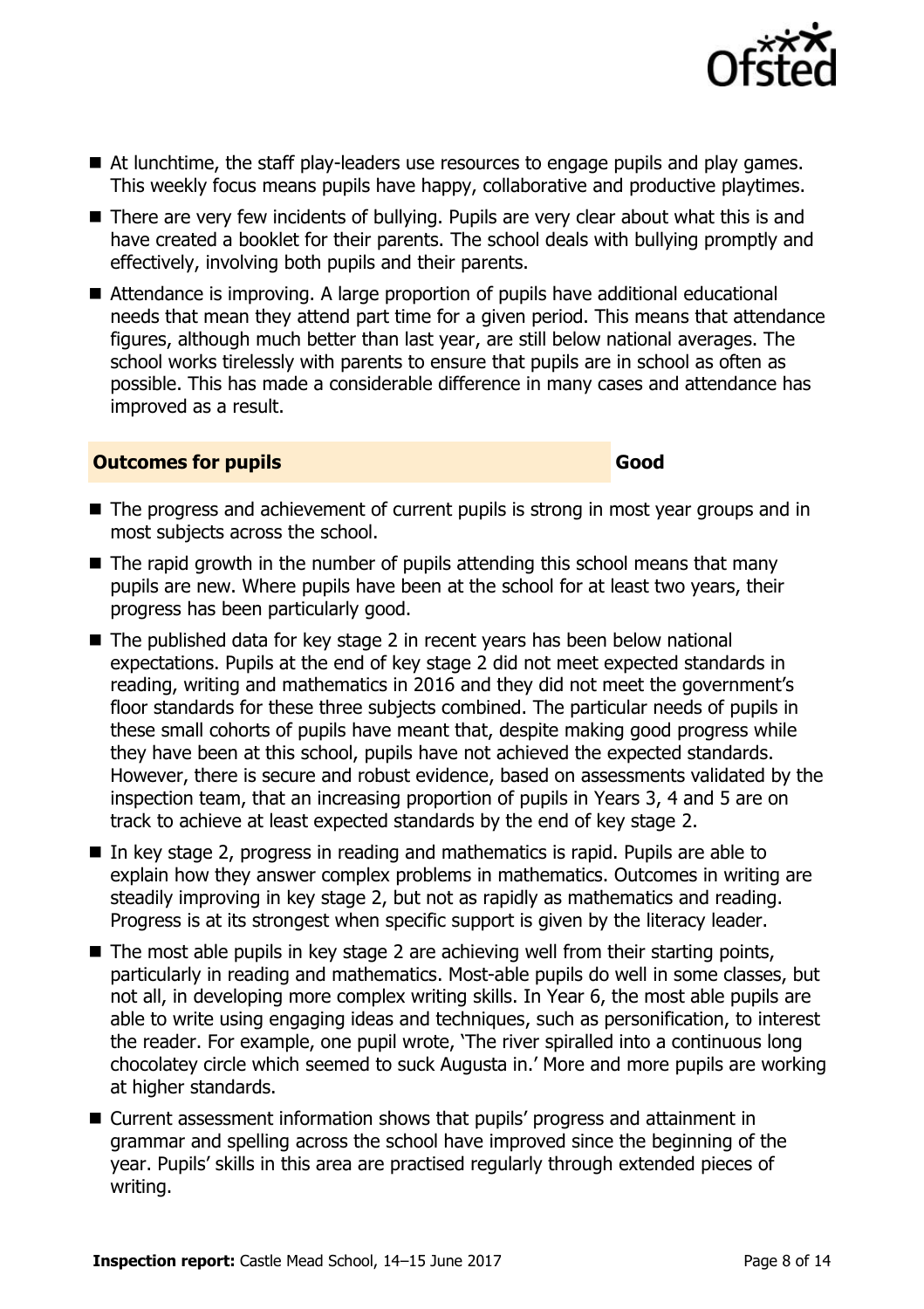

- **Pupils in key stage 1 met expected standards for writing and mathematics in 2016.** However, many pupils did not reach the national standard in reading at key stage 1 in 2016. The large majority joined Castle Mead during Year 2 and, therefore, did not have long to benefit from the good teaching at this school. These pupils are now making stronger progress and all, apart from those who have special educational needs and/or disabilities, are on track to achieve the school's expectations in reading by the end of Year 3.
- **Pupils have regular opportunities to read, and lessons are dedicated to developing** skills of comprehension and understanding. Books are valued and high-quality class sets ensure that pupils listen to a range of interesting and engaging stories by renowned children's authors. As a result, pupils in key stage 1 are on track to meet national expectations by the end of this school year.
- Year 1 pupils achieve well in their phonics and the percentage of pupils meeting the expected standard in the screening check is steadily rising. This is as a result of good phonics teaching.
- Extra funding from the government to support disadvantaged pupils is used to provide a wide range of activities that help them to make good progress. Disadvantaged pupils have extra and specialist help where needed. Leaders regularly review their achievements and, as a result, they often make better than expected progress.
- Pupils who have special educational needs and/or disabilities are extremely well supported by a very knowledgeable SENCo and an inclusion leader from the academy trust. The support given to these pupils, particularly around their social and emotional development, is highly effective. As a result, these pupils have increasingly positive attitudes to their learning and they are making good progress.
- In the small number of cases where boys' attainment is lower than girls, it is due to lower starting points. Progress for both groups is good.
- Pupils' artwork is valued. It is displayed and celebrated around the school. Pupils practise skills in lessons and this leads to some good progress and finished pieces of work. Artwork is linked to many other curriculum areas and is also an opportunity to nurture pupils' spiritual development.
- **Pupils make good progress in science. This is due to a well-planned curriculum that is** regularly reviewed. Pupils have good opportunities to investigate and they often come up with their own ideas and questions.

#### **Early years provision Good Good**

- Children in the early years classes are happy and eager to come to school. This is because, as soon as Nursery children arrive in the morning, they are engaged in a range of activities. For example, they build towers with toy bricks, have some quiet time with a book on big cushions, explore in the sand outside and play 'camping' in the pop-up tent with a sleeping bag and pretend cooking equipment.
- Learning in the early years is exciting and engaging. Staff take great care to ensure that children have a wide range of interesting activities to support their learning. As a result, children develop positive approaches to school life. Children have opportunities to be creative and lead their own learning. Topics such as 'under the sea' are planned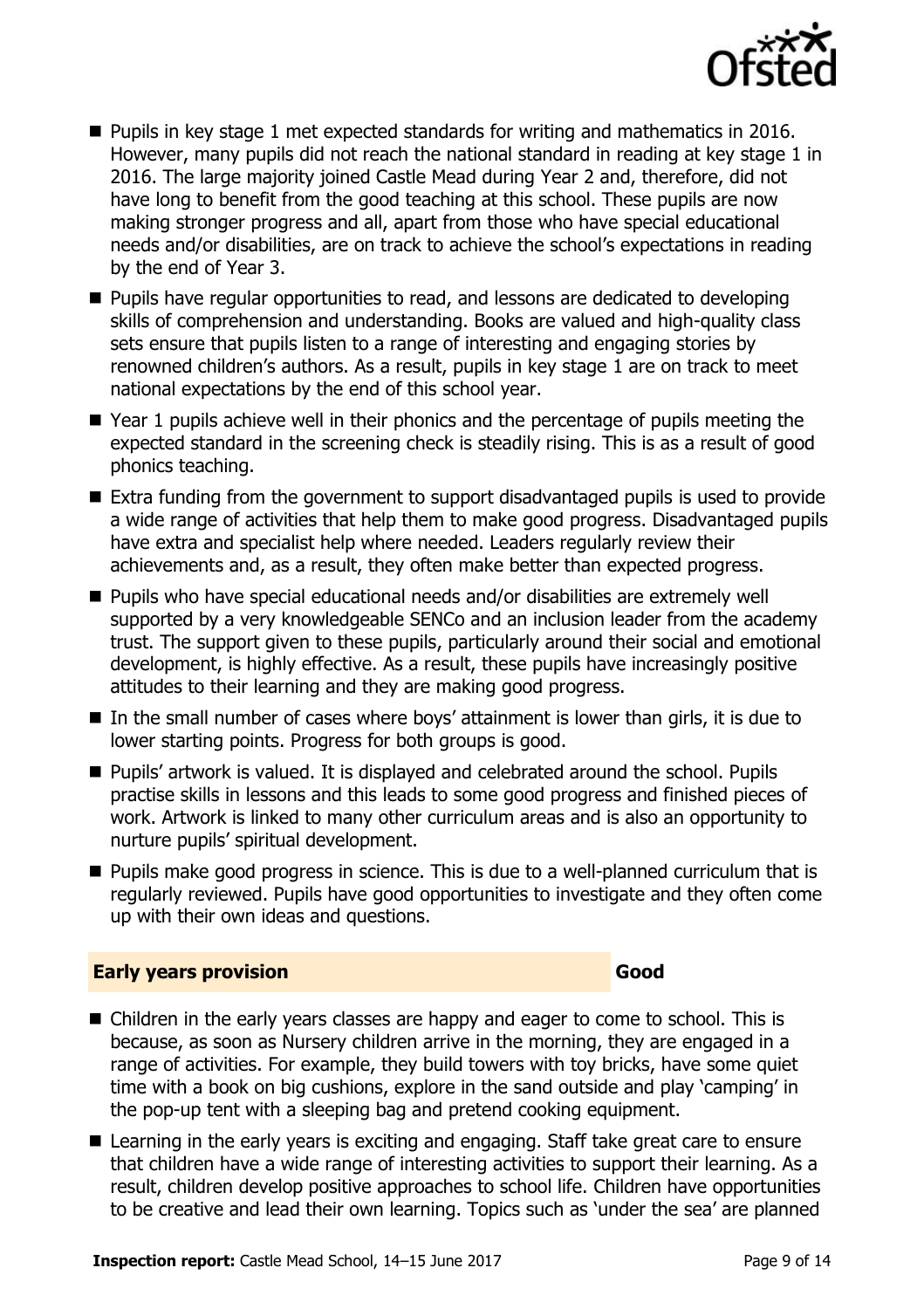

from their own ideas and interests.

- The environment for these young children is well thought out and secure. The early years staff are well trained and well informed about safeguarding.
- Young children are developing good life skills. They are well mannered and, unprompted, say 'thank you' when an adult helps them. These young children are resilient and determined. They will stick at a task, even if it gets tricky, and so their confidence is developing well.
- Through the early years, children make very good progress from a range of starting points. The percentage of children who meet the early learning goals at the end of Reception is above the national average. The figure is much higher than the percentage of children who start school at a standard which is typical for their age.
- Boys are not performing as well as girls in the area of personal, social and emotional development. However, from their starting points, boys are progressing equally well in reading, writing and mathematics. Typically, children are ready to begin Year 1 by the end of their time in the early years.
- Disadvantaged children also make good progress from their starting points. The government funding for disadvantaged pupils is used well by early years leaders. This has led to some accelerated progress for these pupils, so that they are well prepared for key stage 1.
- Children develop their mathematical understanding very well through play. Their language development is a key focus of the early years. Children develop good reading skills because of the skilful guidance of adults.
- All adults in the early years are involved in assessing children regularly. This information is used well to inform future teaching.
- The school works closely with other pre-school providers and forms good partnerships with parents. Parents are engaged with their child's learning as they attend the regular meetings and open evenings organised by the school. As a result, the staff are well informed and parents are very positive about their child's learning in the early years.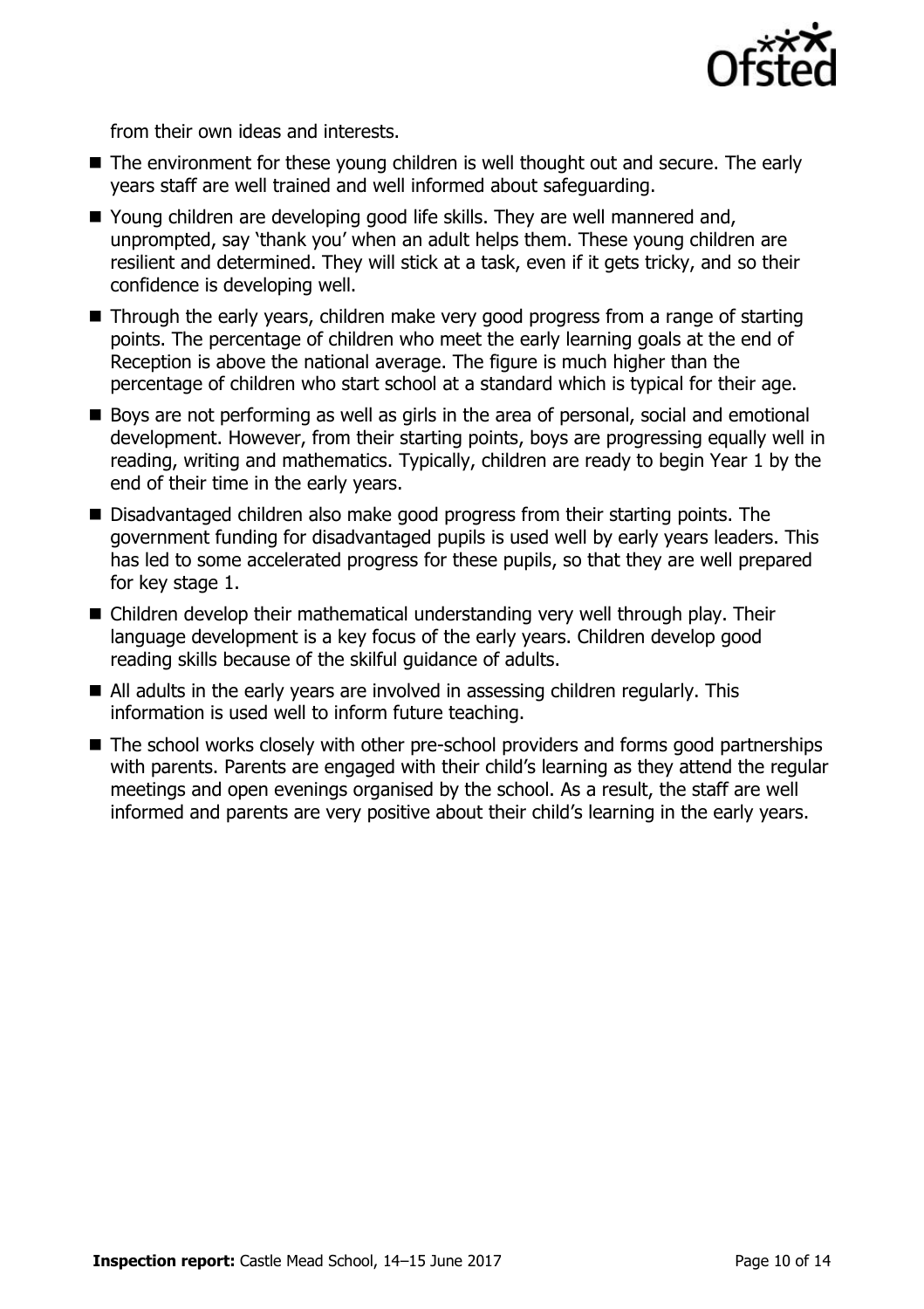

# **School details**

| Unique reference number | 140223    |
|-------------------------|-----------|
| Local authority         | Wiltshire |
| Inspection number       | 10033103  |

This inspection of the school was carried out under section 5 of the Education Act 2005.

| Type of school                      | Primary (including Nursery)    |
|-------------------------------------|--------------------------------|
| School category                     | Academy sponsor-led            |
| Age range of pupils                 | 3 to 11                        |
| Gender of pupils                    | Mixed                          |
| Number of pupils on the school roll | 266                            |
| Appropriate authority               | Academy trust                  |
| Chair                               | Jayne Bullock                  |
| <b>Executive headteacher</b>        | Lyssy Bolton                   |
| Head of school                      | <b>Tracy Boulton</b>           |
| Telephone number                    | 01225 768641                   |
| Website                             | www.castlemead.wilts.sch.uk/   |
| Email address                       | office@castlemead.wilts.sch.uk |
| Date of previous inspection         | Not previously inspected       |

#### **Information about this school**

- The school meets requirements on the publication of specified information on its website.
- The school complies with Department for Education guidance on what academies should publish.
- The school does not meet the current government floor standards, which set the minimum expectations for pupils' attainment and progress at key stage 2.
- Castle Mead School is an average-sized primary school. Children in the early years are taught in separate Nursery and Reception classes. There are 76 children registered for Nursery places. The school is due to expand to 14 classes in September 2017, with an additional resource base for pupils with social, emotional and mental health needs.
- The school has grown rapidly since opening in September 2014 with 86 pupils.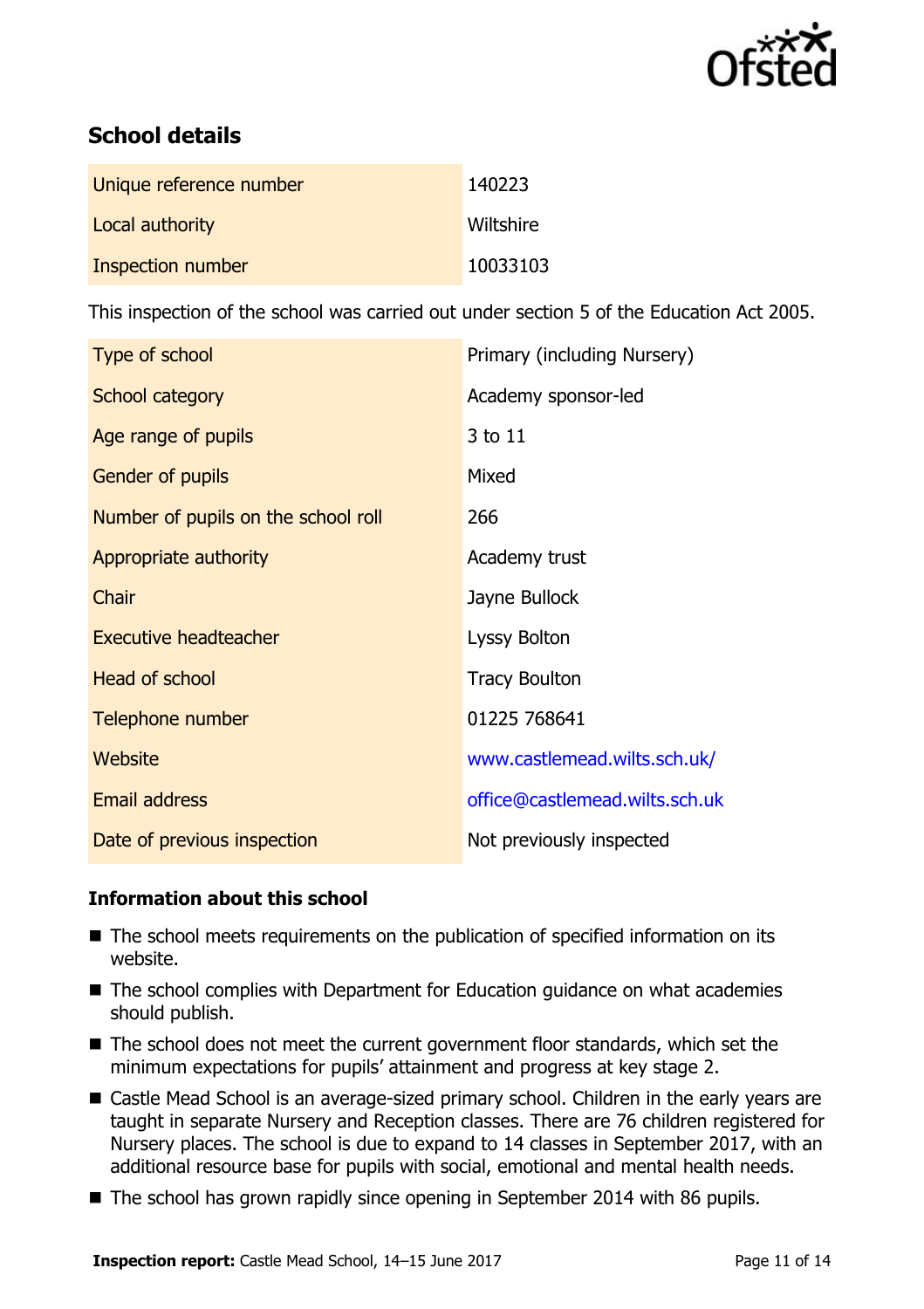

- The number of pupils who are eligible for free school meals is slightly lower than the national average.
- $\blacksquare$  The deprivation indicator for this school is low.
- The number of pupils who have special educational needs and/or disabilities is much higher than the national average.
- Most pupils are from White British backgrounds. Other pupils are from a variety of minority ethnic groups.
- The school provides before- and after-school care.
- The school is part of The Mead Multi-Academy Trust.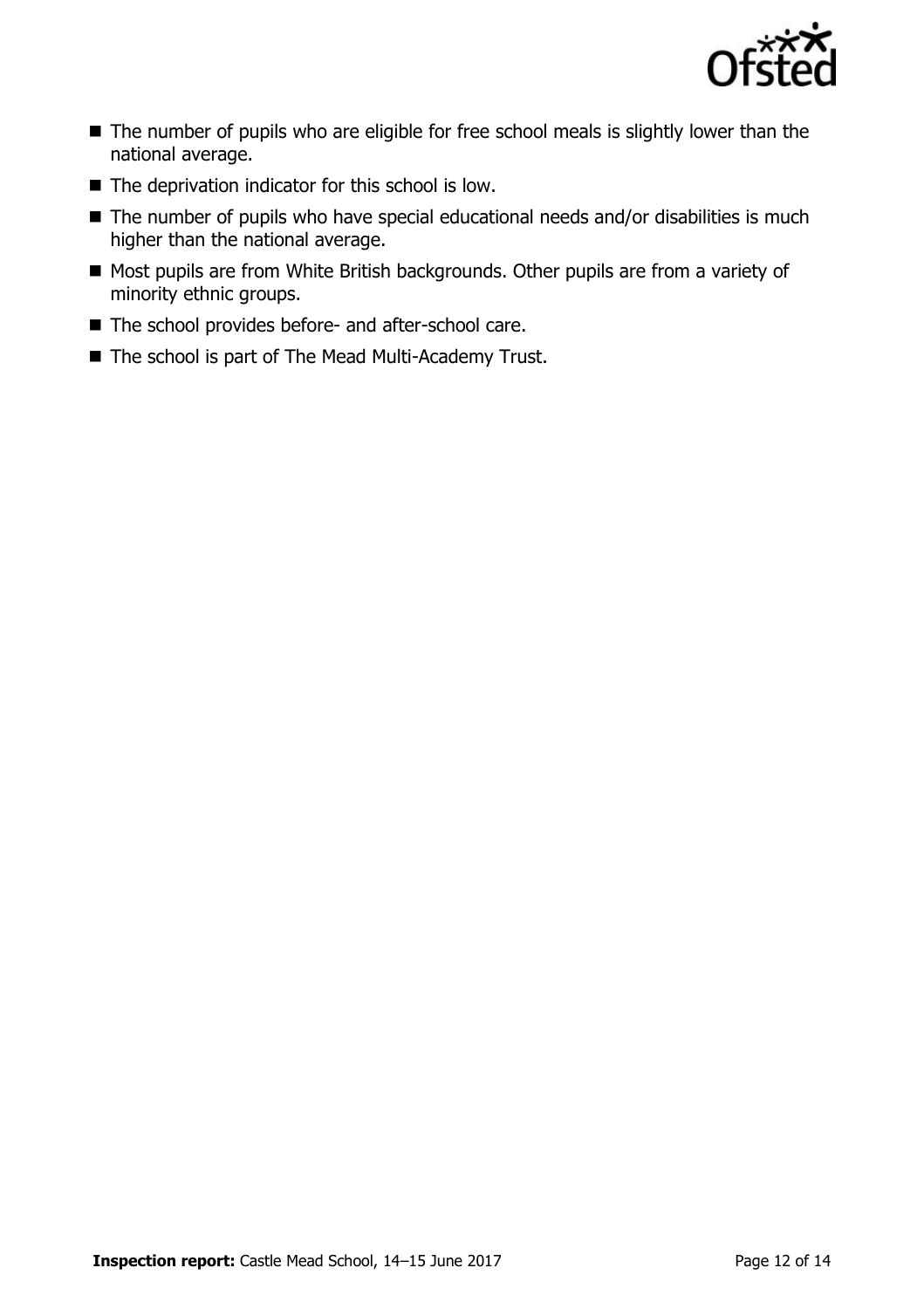

# **Information about this inspection**

- Inspectors observed learning and teaching in a range of lessons, from the Nursery class through to Year 6. Several observations of learning were carried out alongside the headteacher.
- Meetings were held with a group of teachers, some governor and trust representatives, an adviser from the local authority, the English and mathematics leader, the SENCo, the executive headteacher and head of school.
- Inspectors scrutinised assessment information provided by the school, and published assessment information from recent years. They looked at a range of evidence, including behaviour reports, attendance information and procedures for safeguarding. Inspectors carefully considered the school's self-evaluation and its current development plan, alongside governors' minutes and anonymised performance management reports.
- Work produced by the pupils since September was examined carefully, alongside other assessments in the early years and work on display around the school.
- **Inspectors spoke with a number of pupils from across the school, including members of** the school council and the sports council. Many were spoken to informally at playtime or lunch. The inspectors listened to a wide range of pupils read.
- The inspection team took into account the comments made by parents on Ofsted's online questionnaire, Parent View, as well as previous parent questionnaires. The inspectors also spoke to parents informally at the beginning of the school day.

#### **Inspection team**

| Liz Wilson-Chalon, lead inspector | Ofsted Inspector        |
|-----------------------------------|-------------------------|
| <b>Lizzy Meadows</b>              | <b>Ofsted Inspector</b> |